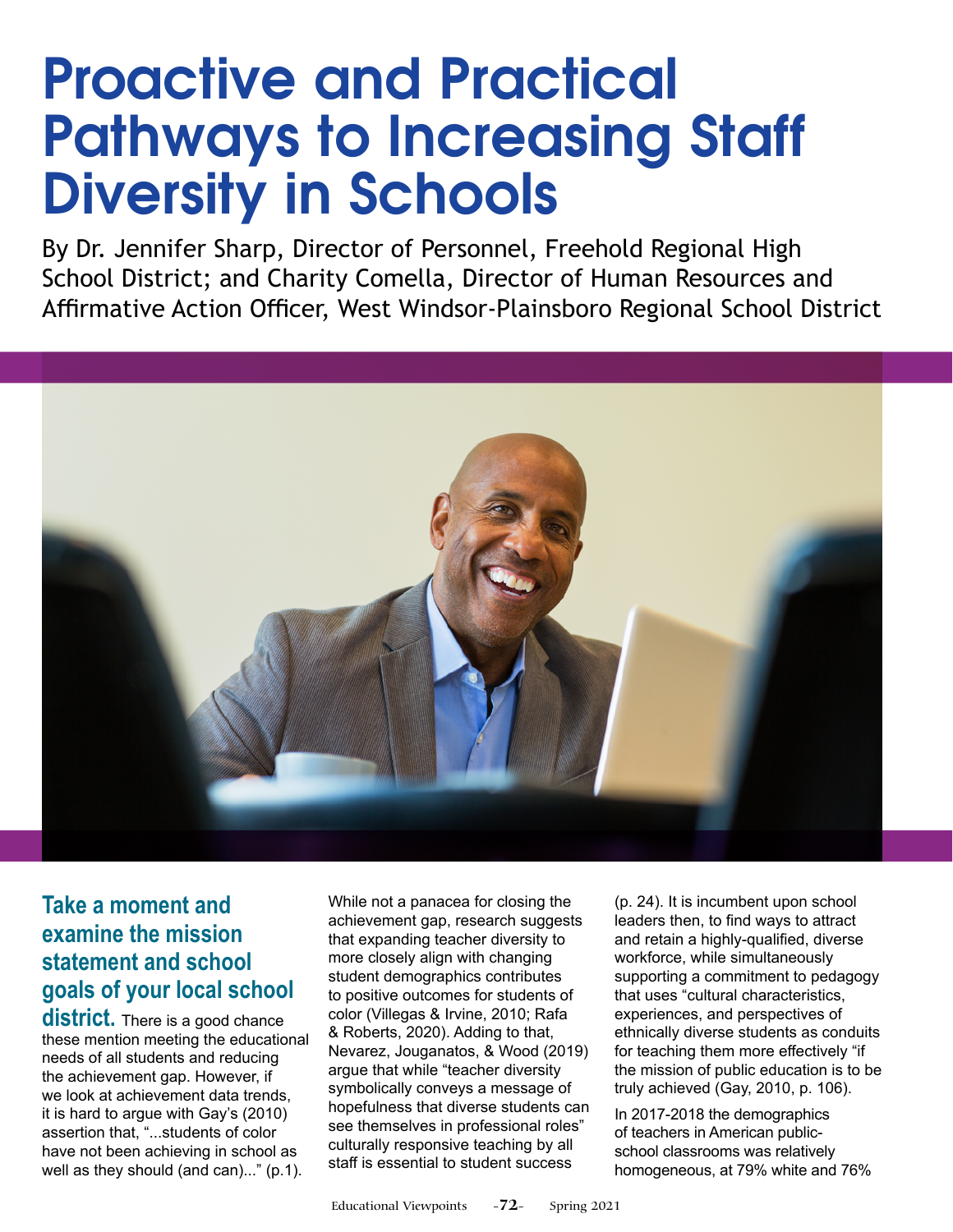female (Hussar, et al., 2020), figures that have remained relatively stable for decades. However, the student population continues to diversify with students of color now filling the numeric majority of K-12 student desks across the nation (Hussar, et al., 2020). While school district recruiting efforts rightly emphasize hiring those with proven pedagogical skills and content knowledge, research touts the benefits in increasing teacher diversity (Nevarez, Jouganatos, & Wood, 2019; Villegas & Irvine, 2010). Progress has been slow to manifest itself and is undermined by a low percentage (21%) of new recruits to the profession who are teachers of color, coupled with high rates of teacher turnover (Nevarez, Jouganatos, & Wood, 2019).

#### **Steps to a More Diverse Educator Workforce**

Indeed, in recent decades a majority of US states have adopted policies, and many districts have taken up efforts to reduce this "cultural chasm between teachers and their students" (Villegas & Irvine, 2010., p. 175). For individual district leaders looking toward this goal, it might prove helpful to critically examine the processes involved in staff recruitment, hiring, induction, and retention, as well as offering opportunities that require staff to contend with implicit bias in recruitment and hiring practices.

### **Recruitment and Hiring**

If the process of hiring has not been audited to ensure it is compliant with Equal Employment Opportunity Commission (EEOC) requirements, this is an important first step, as is a careful examination of the demographics of recent hires to elucidate related trends. Also a district must appoint and train Civil Rights Coordinators and designate an Affirmative Action Officer to oversee compliance with Title VI, and Title IX in all personnel and employment Practices; their involvement with this internal audit is critical.

To audit the hiring process, start with an examination and update of job descriptions that form the basis of postings. Review postings not only for compliance but to ensure they

genuinely encourage all to apply. Consider what media has been employed to reach a truly diverse candidate pool. Consider proactive recruiting, which goes beyond posting in the usual places. Reach out to college career offices to establish a rapport and to find out how to attend various events remotely or on campus. Look for opportunities to form formal partnerships with institutions of higher learning or other organizations targeted on growing your own students into future educators (Gist, Blanco, & Lynn, 2019). Consider building locally-funded programs that help paraprofessional staff members gain the necessary credentials to enter the classroom. Indeed, some states have already submitted plans to use Federal Title IIA funds for this purpose (Rafa & Roberts, 2020), so it is possible that New Jersey will follow suit.

Continue by creating uniform criteria to screen applications. Ensure that the interviewing committee has access to everything. It is also important to examine the makeup of hiring committees to ensure that multiple voices are represented and that all have been provided with training on how to conduct a consistent and legal interview process. Provide committee members with a job-appropriate rating scale, along with targeted open-ended interview questions that are designed to elicit candidates' experiences and qualifications for the posted position. Ensure that all questions are considered acceptable under the EEOC/ADA guidelines. Direct the committee members to review all documents and to stay attentive throughout all interviews. Be sure that all interview materials are collected and kept confidential. Although only one candidate may be selected, review the process for communicating with the other candidates, as they may be eligible for future vacancies.

## **Induction, Mentoring, and Retention**

Once a candidate has been hired, a quality initial induction and orientation program, followed by protracted skilled mentoring support can help ensure a low turnover rate among new staff (Ronfeldt & McQueen, 2017).

It is also important to examine the makeup of hiring committees to ensure that multiple voices are represented and that all have been provided with training on how to conduct a consistent and legal interview process.

Mentoring has been a requirement for New Jersey's school districts since 2003. Periodic examination of these practices is also important to ensure they support the long-term retention and growth in cultural competency among new educators. Look at your mentor plan, and conduct an internal audit of all related processes. Launch school climate surveys. Take a close look at the demographics of teacher leadership and administration in your district. Consider implementing a leadership academy to expand the internal pool of candidates who can move through the hiring pipeline for different leadership positions over time. Conduct a needs assessment among teaching staff to ascertain their level of cultural competency, and over time support their continued professional growth, so that they can successfully prepare students with the knowledge and skills necessary to function effectively as citizens of a pluralistic society (Gay, 2010, p. 21). Beyond working within your own organization, consider exploring options for collaboration with others to pool resources and ideas.

#### **CJ PRIDE: One NJ Consortium's Efforts toward Strategic Recruitment of Diverse Educators**

In the early 2000s, eight school districts in the central region of New Jersey joined together into a consortium known as the Central to Jersey Program for the Recruitment of Diverse Educators (CJ PRIDE). Both authors of this article are active participants. This organization's